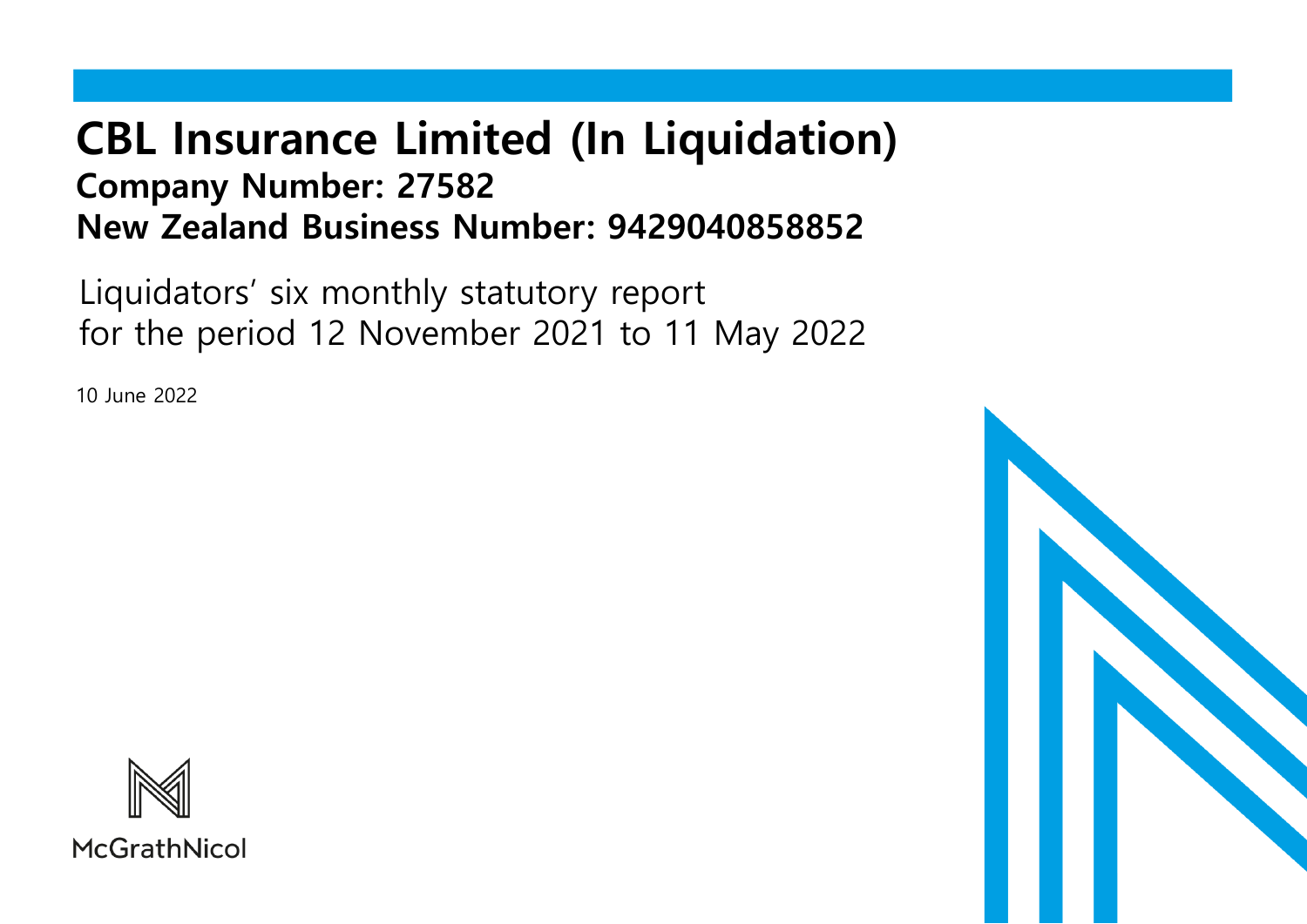### **CBL Insurance Limited (In Liquidation)**

### Liquidators' six monthly statutory report for the period 12 November 2021 to 11 May 2022

### **Appointment**

- Pursuant to an application under section 246 of the Companies Act 1993 (**Companies Act**) by CBL Insurance Limited's (**CBLI** or the **Company**) prudential supervisor, the Reserve Bank of New Zealand (**RBNZ**), the Company was placed into interim liquidation by an Order of the High Court dated 23 February 2018, pending the determination of the RBNZ's liquidation application. Kare Johnstone and Andrew Grenfell were appointed joint and several interim liquidators.
- Following a number of adjournments, the RBNZ's application to appoint liquidators to CBLI was heard in the Auckland High Court on 12 November 2018, which resulted in an Order by the High Court placing the Company into liquidation and the appointment of Kare Johnstone and Andrew Grenfell (**Liquidators**) as joint and several liquidators.
- A copy of the High Court Order dated 12 November 2018 and the Judgment of Justice Courtney were attached as Appendix 1 to our first report dated 17 December 2018 (**Liquidators' First Report**). A copy of the Liquidators' First Report, together with all statutory reports, is available at [www.mcgrathnicol.com/creditors/cbl-insurance-limited.](http://www.mcgrathnicol.com/creditors/cbl-insurance-limited)
- Kare Johnstone (registration number IP29) and Andrew Grenfell (registration number IP24) are Licensed Insolvency Practitioners pursuant to the Insolvency Practitioners Regulation Act 2019. Further information on the regulation of insolvency practitioners can be obtained from the Registrar of Companies.
- As members of the Restructuring Insolvency & Turnaround Association of New Zealand (**RITANZ**), the Liquidators are bound by the Code of Professional Conduct, a copy of which can be located on RITANZ's website ([www.ritanz.org.nz\)](http://www.ritanz.org.nz/).

#### **Disclaimer**

- The purpose of this report is to report to CBLI's creditors and its shareholder in accordance with section 255 of the Companies Act and covers the six month reporting period 12 November 2021 to 11 May 2022 (**Reporting Period**).
- This report has been prepared based on the information known to the Liquidators as at the date of this report. We reserve the right (but will be under no obligation) to review this report, and if we consider it necessary, to revise the report in light of any information existing at the date of this report that becomes known to us after that date. We have not independently verified the accuracy of information provided to us, nor have we conducted an audit in respect of the Company. We express no opinion on the reliability, accuracy, or completeness of information provided to us and upon which we have relied.
- The Liquidators do not accept responsibility or liability for any losses occasioned to any party as a result of the circulation, publication, reproduction, or use of this report.
- **•** Certain numbers included in tables in the report have been rounded and therefore may not add exactly. Unless otherwise stated, all amounts are in New Zealand dollars.

#### **Company information**

| Company number:                                                 | 27582                                                                                                |
|-----------------------------------------------------------------|------------------------------------------------------------------------------------------------------|
| Date of incorporation:                                          | 19 April 1973                                                                                        |
| Previous trading address:                                       | Level 8, CBL House, 51 Shortland Street, Auckland                                                    |
| Type of business:                                               | Provision of insurance and reinsurance                                                               |
| Date ceased trading:                                            | 23 February 2018                                                                                     |
| Shareholder:                                                    | LBC Holdings New Zealand Limited (Subject to<br>Deed of Company Arrangement)                         |
| Ultimate parent:                                                | CBL Corporation Limited (In Liquidation)                                                             |
| Directors at date of liquidation:                               | Peter Alan Harris<br>Alistair Leighton Hutchison (now deceased)                                      |
| Director resignations since the date<br>of interim liquidation: | Sir John Wells<br>Jan Kelvin Marsh<br>Anthony Charles Russell Hannon<br>Norman Gerald Paul Donaldson |

#### **Events leading to the appointment of liquidators**

▪ The events leading to the appointment of liquidators are set out in the Liquidators' First Report.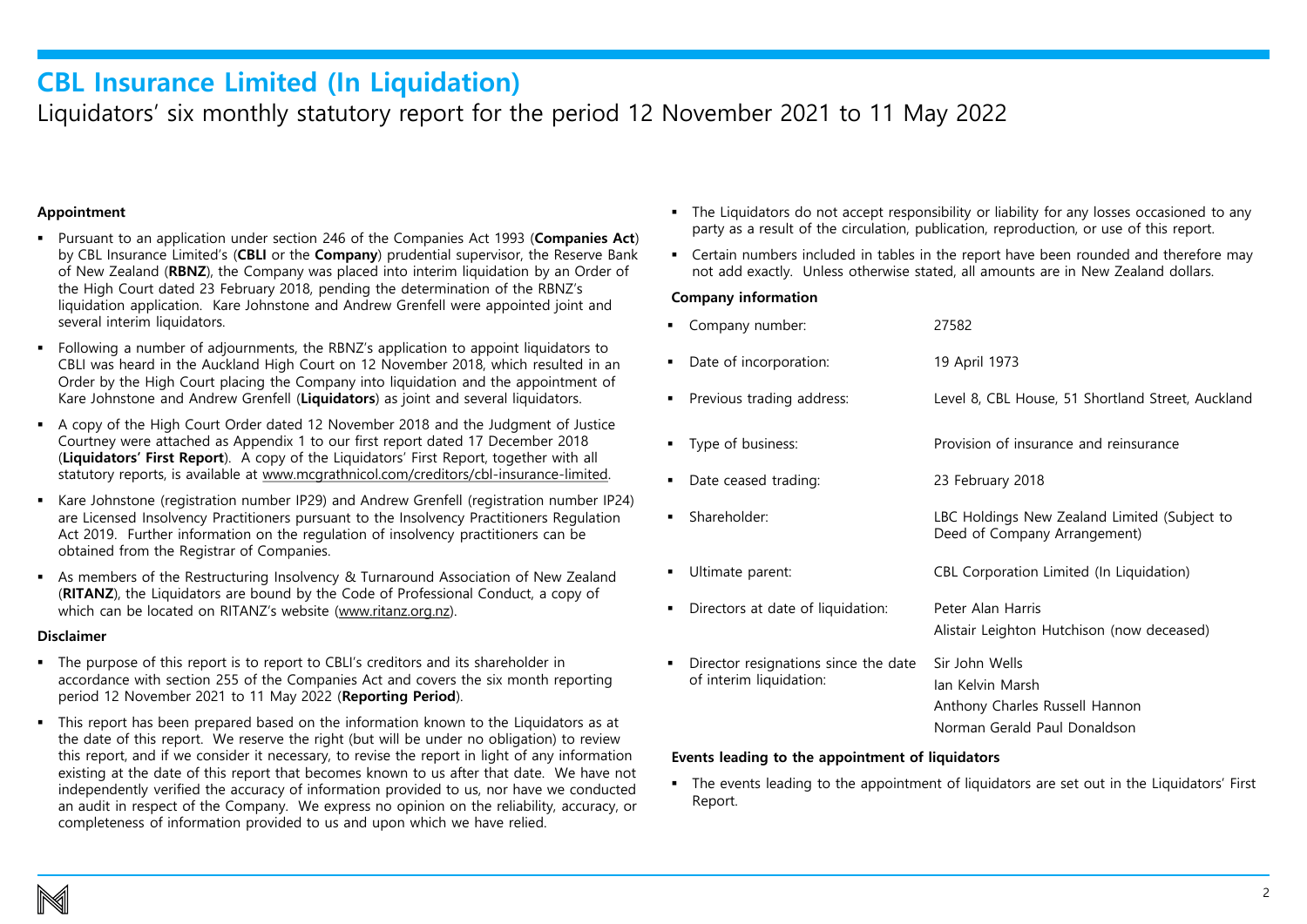### **CBL Insurance Limited (In Liquidation)**

### Liquidators' six monthly statutory report for the period 12 November 2021 to 11 May 2022

### **Conduct of the liquidation during the preceding six months**

- The Liquidators have continued their efforts to reduce the Company's balance sheet risk and liabilities, where possible, to enhance recoveries to creditors, together with managing the adjudication of claims and continued run-off of policies and bonds.
- As reported previously, the Liquidators issued two voidable notices against one of CBLI's major ceding insurers in respect of payments made in February 2018 totalling c.€25.4m. The insurer objected to the notices to set aside the transactions and the matter is now before the New Zealand High Court.
- **•** Discussions with the same major cedant to reconcile the net claims position are ongoing.
- Other potential voidable transactions have been reviewed and the merits of whether legal action should be pursued are currently under consideration.
- As previously reported, the Liquidators filed a Statement of Claim against CBLI's Directors and other parties on 20 December 2019. Statement of Defences have been filed by all the Directors. Some of the other parties were successful in obtaining a strike-out order, which has being appealed by the Liquidators. A fixture to hear the appeal has been scheduled in the Court of Appeal for mid September 2022. The Liquidators have been attending to significant discovery and other matters in respect of the proceedings. Given the matter is before the Court, we are unable to provide details of the specific claims as doing so could prejudice the proceedings.
- Our investigation in respect of other third parties has been progressed during the Reporting Period and is ongoing.
- The Liquidators have provided further information requested by the Inland Revenue in support of CBLI's section 113 application under the Tax Administration Act 1994 with a view to obtaining a recovery of income taxes paid prior to the liquidation.
- **·** The Liquidators have continued with their realisation process in respect of a minority shareholding in an offshore entity. Arbitration proceedings have been commenced and an independent valuation is currently being obtained to ascertain the value of the shares being sold.
- In addition, during the Reporting Period, the Liquidators have attended to the following:
	- − Assessed and processed insurance claims (note while valid claims are being recorded they are not yet being paid);
	- − Management of a number of disputed major claims, including dealing with foreign entities, multiple jurisdictions and legal systems and courts;
	- − Management of CBLI's claims and finance functions. CBLI currently has two employees undertaking claims management and financial reporting functions;
	- − Liaised with various parties relating to other proceedings issued against the Directors of entities in the CBL Group;
	- − Compliance with statutory obligations in relation to regulatory matters; and
	- − Compliance with Insurance (Prudential Supervision) Act 2010 (**IPSA**) statutory requirements.

#### **Receipts and payments**

▪ A summary of receipts and payments for the Reporting Period is attached as Appendix 1.

#### **Liquidators' remuneration**

- Our remuneration is charged on an hourly basis at hourly rates approved by the High Court, subject to the power of the Court to review the overall remuneration under section 284(1)(e) of the Companies Act.
- The Liquidators' remuneration received for the Reporting Period totalled \$0.59m, exclusive of GST. All time and disbursements incurred and billed in the liquidation are reasonable and necessary.
- A detailed breakdown of the Liquidators' remuneration and disbursements for the Reporting Period is attached as Appendix 2.
- The qualifications and experience of staff at each level, were set out in the Liquidators' First Report. There have been no changes in this regard since the Liquidators' First Report.
- A schedule of the work undertaken during the Reporting Period is summarised in Appendix 3.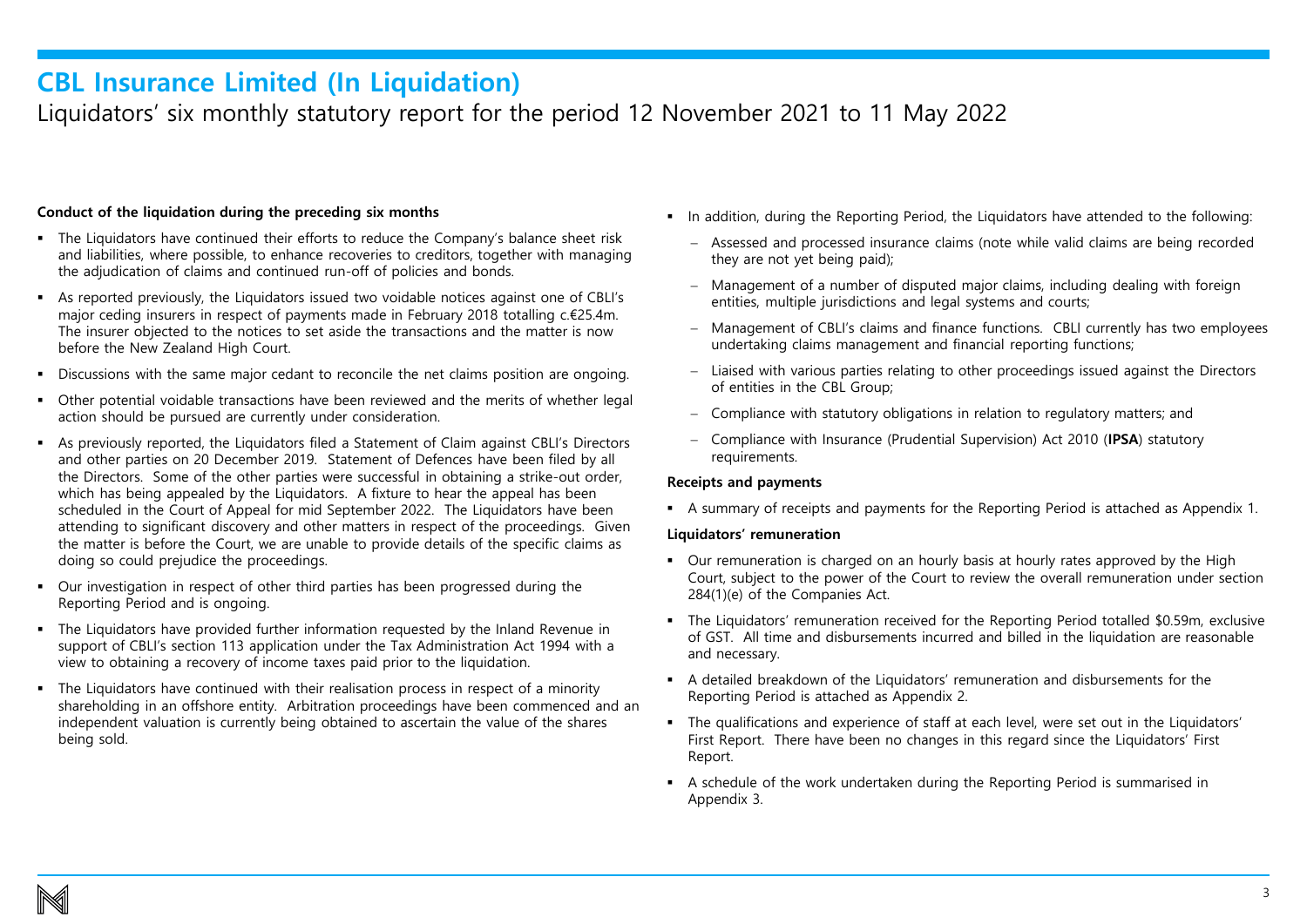### **CBL Insurance Limited (In Liquidation)**

Liquidators' six monthly statutory report for the period 12 November 2021 to 11 May 2022

### **Creditors' claims**

- **•** While the Liquidators have not yet formally called for creditor claims, claims that are received in the normal course of business are being reviewed and either accepted (but not paid) or declined by the Liquidators with these decisions being communicated to claimants. Given that the majority of potential claims in the liquidation are contingent and based on actuarial estimates, which could take in excess of 10 years to materialise or for CBLI to come off risk, it is too early at this stage of the liquidation to formally call for claims.
- We have arranged for an actuarial valuation of the claims reserves in respect of all of CBLI's books of business as at 31 December 2021. The valuation report is due by 30 June 2022.
- **•** Once the actuarial valuation referred to above has been completed we expect to be in a position to provide creditors with an initial estimated range of potential distributions to creditors.
- In the event the Liquidators consider a scheme of arrangement is in the best interests of creditors, we would expect to convene a meeting of creditors to allow creditors to consider and vote on any proposed scheme.

#### **Proposals for completing the liquidation**

▪ Given the ongoing level of uncertainty remaining in respect of the outcome of a number of significant claims and contingent long-tail insurance outstanding liabilities, combined with the various investigations and legal proceedings, it is not practicable to estimate the date of the completion of the liquidation at this stage.

#### **Further information**

▪ If you have any information you consider would lead to realisations for the benefit of creditors, please set it out in writing, attaching copies of all documentary evidence, and send it to the Liquidators. Please note that the Liquidators may only act on written information as telephone, or other conversations may be regarded as hearsay by the Court.

### **Contact details**

- The Liquidators can be contacted at:
	- − PO Box 106-733, Auckland 1143; or
	- − Level 17, 41 Shortland Street, Auckland.
- Telephone enquiries should be directed to Helen Gair, direct dial +64 (09) 926 5111.

### **Dated: 10 June 2022**

**Liquidator Liquidator**

**Kare Johnstone Andrew Grenfell**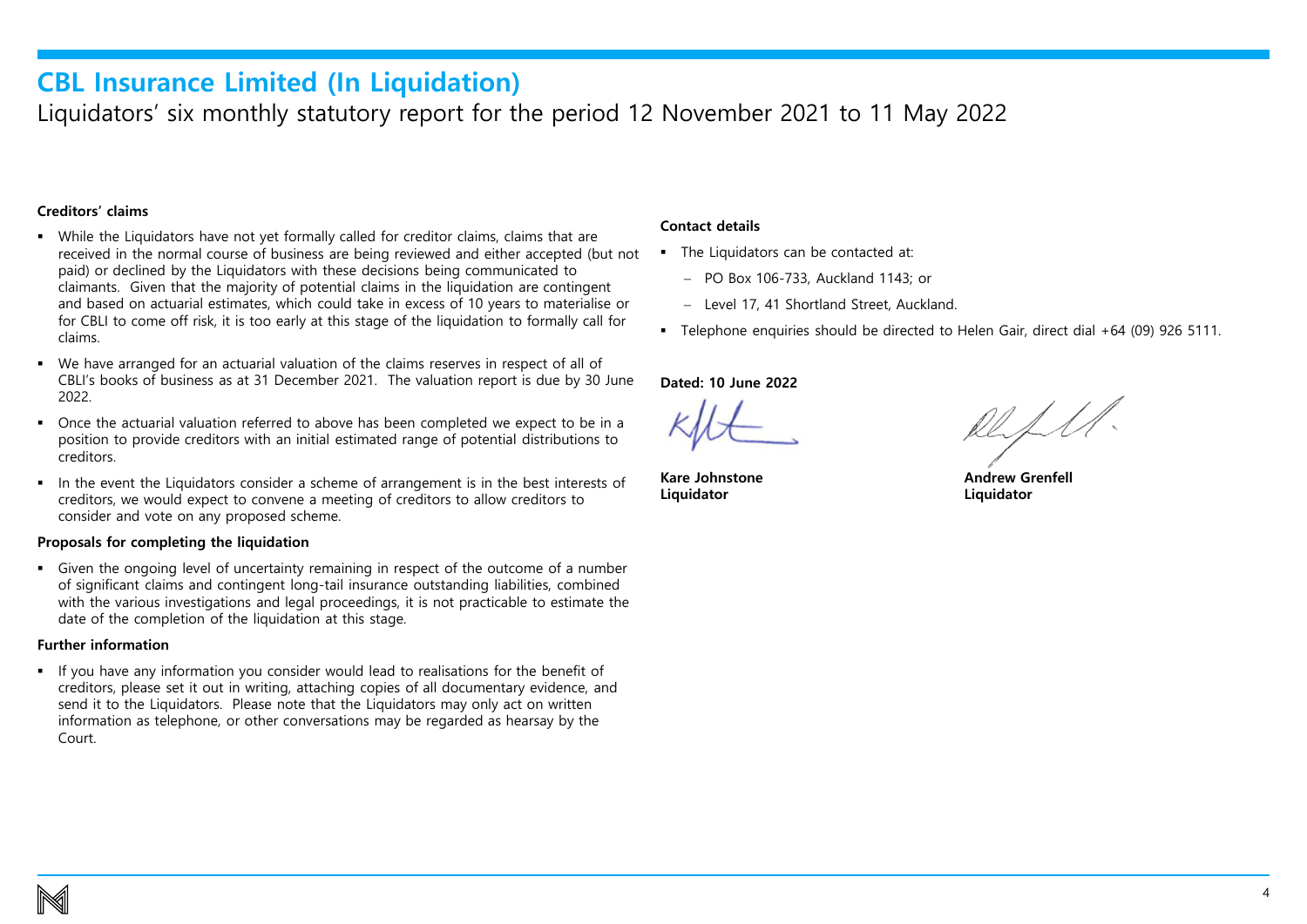## **Appendix 1**

Summary of receipts and payments for the Reporting Period (GST inclusive)

| Summary of receipts and payments for the period 12 November 2021 to 11 May 2022 (GST inclusive) |                          |            |                          |                |        |                          |            |                  |
|-------------------------------------------------------------------------------------------------|--------------------------|------------|--------------------------|----------------|--------|--------------------------|------------|------------------|
| (in thousands)                                                                                  | <b>AUD</b>               | <b>EUR</b> | <b>GBP</b>               | <b>NOK</b>     | SGD    | <b>USD</b>               | <b>NZD</b> | <b>Total NZD</b> |
| Cash held 11 November 2021 brought forward                                                      | 442                      | 423        | 37                       | 276            |        | 63                       | 119,587    |                  |
| Receipts                                                                                        |                          |            |                          |                |        |                          |            |                  |
| Claims recoveries                                                                               | 54                       |            |                          |                | 5      | $\overline{\phantom{a}}$ |            |                  |
| GST refunds                                                                                     |                          |            |                          |                |        |                          | 982        |                  |
| Interest received                                                                               |                          |            |                          |                |        | $\overline{\phantom{a}}$ | 789        |                  |
| Funds transferred from foreign bank accounts                                                    |                          |            |                          |                |        |                          | 5          |                  |
| Funds transferred from NZ bank account                                                          |                          |            |                          |                |        | 136                      |            |                  |
| <b>Total receipts</b>                                                                           | 54                       |            |                          | $\overline{a}$ | 5      | 136                      | 1,776      |                  |
| <b>Payments</b>                                                                                 |                          |            |                          |                |        |                          |            |                  |
| Actuarial fees                                                                                  | ٠                        |            | $\sim$                   |                |        |                          | (28)       |                  |
| Claims expenses                                                                                 | (3)                      | (20)       | $\blacksquare$           | (236)          |        | (8)                      | (92)       |                  |
| Liquidators' fees                                                                               |                          |            | $\sim$                   |                |        |                          | (688)      |                  |
| Liquidators' disbursements                                                                      |                          |            |                          |                |        |                          | (21)       |                  |
| Legal/litigation fees and disbursements                                                         |                          |            |                          |                |        | (63)                     | (1,841)    |                  |
| Operating and occupancy expenses                                                                |                          |            |                          |                |        | $\overline{\phantom{a}}$ | (185)      |                  |
| Salaries                                                                                        |                          |            |                          |                |        |                          | (219)      |                  |
| Tax advisory fees                                                                               |                          |            |                          |                |        |                          | (47)       |                  |
| Funds transferred to foreign bank accounts                                                      |                          |            |                          |                |        | $\overline{\phantom{a}}$ | (200)      |                  |
| Funds transferred to NZ bank account                                                            | $\overline{\phantom{a}}$ |            | $\overline{\phantom{a}}$ | ÷,             | (5)    | $\overline{\phantom{a}}$ |            |                  |
| <b>Total payments</b>                                                                           | (3)                      | (20)       | $\overline{\phantom{a}}$ | (236)          | (5)    | (71)                     | (3, 321)   |                  |
| Cash held as at 11 May 2022 in foreign currency                                                 | 493                      | 403        | 37                       | 40             | (0)    | 128                      | 118,041    |                  |
| Conversion rate                                                                                 | 1.1025                   | 1.6703     | 1.9543                   | 0.1634         | 1.1429 | 1.5858                   | 1.0000     |                  |
| Cash held as at 11 May 2022 in NZ dollars                                                       | 544                      | 673        | 73                       | 7              | (0)    | 203                      | 118,041    | 119,539          |

Note: Amounts displayed above may not add to the total shown due to rounding.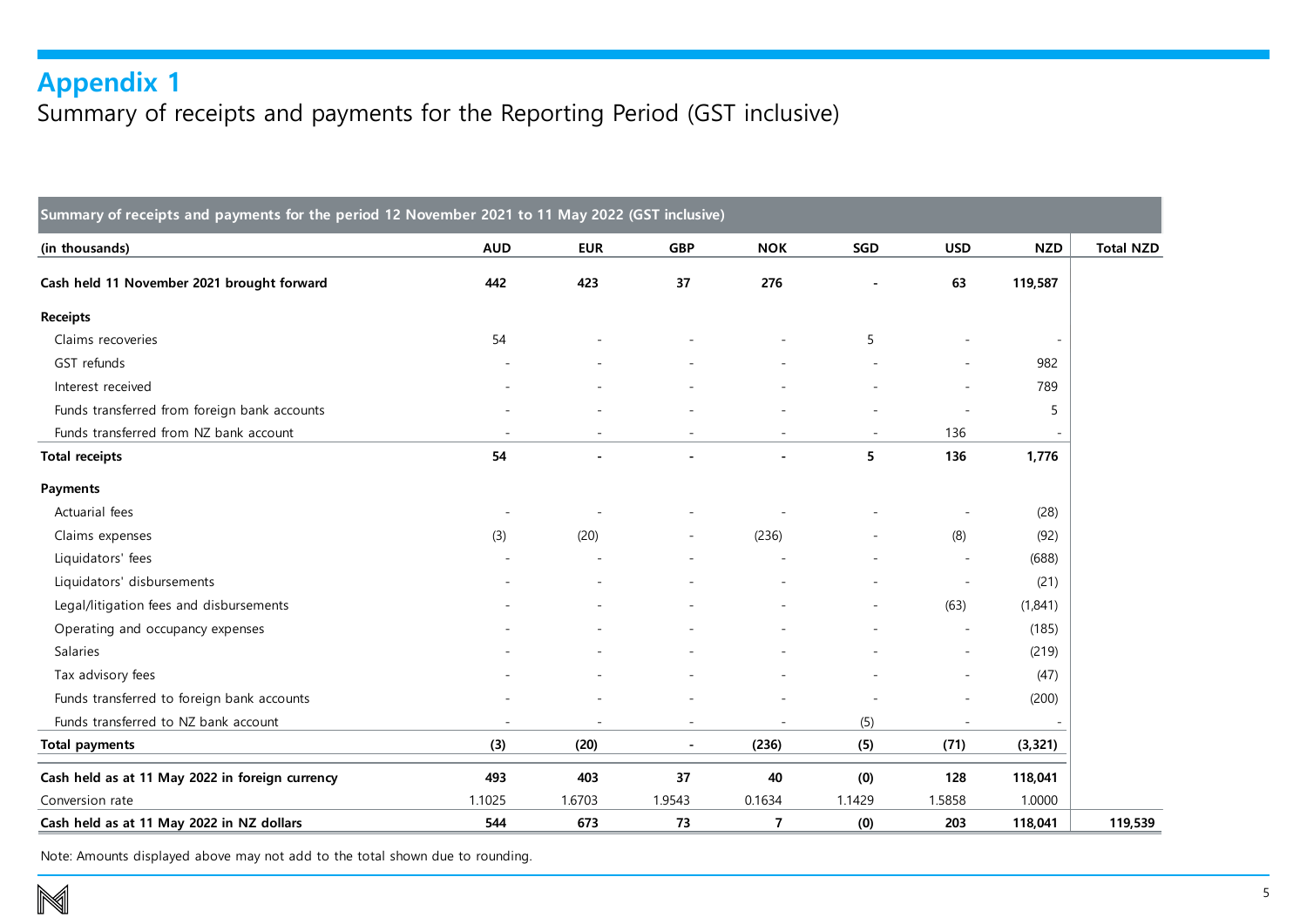### **Appendix 2**

Liquidators' remuneration and disbursements for the Reporting Period (GST exclusive) Charged on an hourly basis at the hourly rates approved by the High Court on 30 March 2021

| Liquidators' remuneration for the period 12 November 2021 to 11 May 2022 (GST exclusive) |              |                                    |                          |                         |        |                       |        |              |                          |                            |                          |              |                |
|------------------------------------------------------------------------------------------|--------------|------------------------------------|--------------------------|-------------------------|--------|-----------------------|--------|--------------|--------------------------|----------------------------|--------------------------|--------------|----------------|
|                                                                                          |              | \$/hour Asset realisation/transfer |                          | Creditors/policyholders |        | <b>Investigations</b> |        | Operational  |                          | <b>Reporting/Statutory</b> |                          | Total        |                |
| Position                                                                                 | $(excl$ GST) | <b>Hours</b>                       | \$'000                   | <b>Hours</b>            | \$'000 | <b>Hours</b>          | \$'000 | <b>Hours</b> | \$'000                   | <b>Hours</b>               | \$'000                   | <b>Hours</b> | \$'000         |
| Partners                                                                                 | 645          | 12.7                               | 8                        | 103.9                   | 67     | 144.7                 | 93     | 18.3         | 12                       | 20.2                       | 13                       | 299.8        | 193            |
| Directors                                                                                | 550          | 2.6                                |                          | 126.5                   | 70     | 68.3                  | 38     | 52.1         | 29                       | 2.6                        |                          | 252.1        | 139            |
| Senior Managers                                                                          | 485          | 26.6                               | 13                       | 77.4                    | 38     | 186.0                 | 90     | 106.4        | 52                       | 104.2                      | 51                       | 500.6        | 243            |
| Managers                                                                                 | 425          |                                    | $\overline{\phantom{0}}$ |                         |        | 7.9                   |        | 0.6          |                          |                            | -                        | 8.5          |                |
| Assistant Manager                                                                        | 375          |                                    | $\overline{\phantom{0}}$ |                         |        | 3.6                   |        | 0.5          |                          | 6.9                        |                          | 11.0         |                |
| Insolvency Assistant                                                                     | 295          |                                    | $\overline{\phantom{0}}$ | 6.3                     |        |                       |        | 47.5         | 14                       |                            | $\overline{\phantom{0}}$ | 53.8         | 16             |
| Secretary                                                                                | 170          |                                    | $\overline{\phantom{0}}$ | 0.2                     |        |                       |        |              | $\overline{\phantom{a}}$ |                            |                          | 0.2          | 0 <sup>1</sup> |
| Total (GST exclusive)                                                                    |              | 41.9                               | 23                       | 314.3                   | 176    | 410.5                 | 226    | 225.4        | 107                      | 133.9                      | 68                       | 1.126.0      | 598            |

Note: Amounts displayed above may not add to the total shown due to rounding.

|  | Liquidators' disbursements for the period 12 November 2021 to 11 May 2022 |  |  |  |  |  |  |
|--|---------------------------------------------------------------------------|--|--|--|--|--|--|
|--|---------------------------------------------------------------------------|--|--|--|--|--|--|

| \$'000                | Total |
|-----------------------|-------|
| Office service charge | 18.0  |
| Couriers              | 0.2   |
| Total (GST exclusive) | 18.2  |

The Liquidators declare that all disbursements were necessary and proper.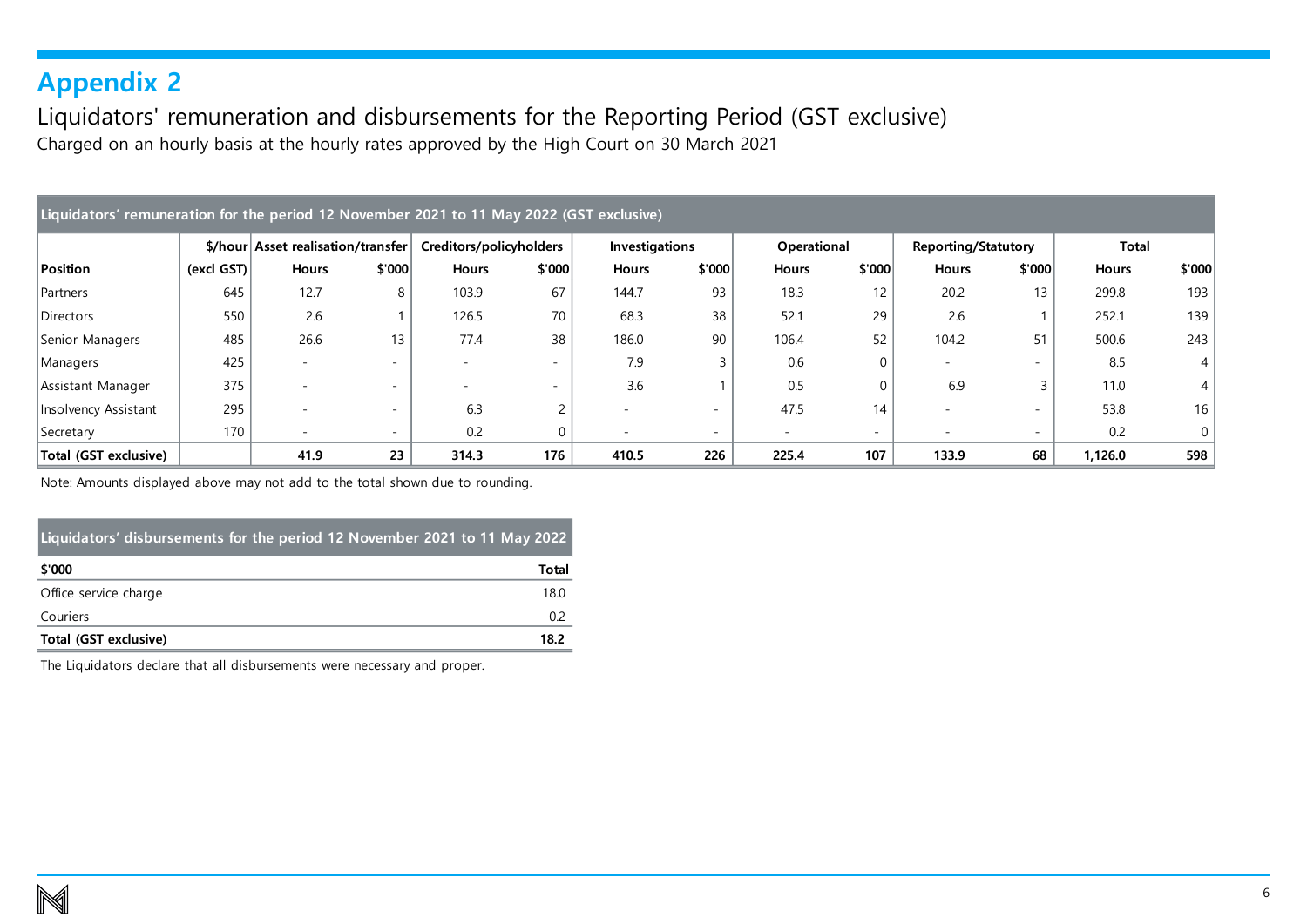# **Appendix 3**

### Summary of work performed in relation to the Liquidators' remuneration for the Reporting Period

| Summary of work performed                                                                                                                                                                                                                                                                                                                                                                                                                                                                                                                                                                                               |                                                                                                                                                                                                                                                                                                                                                                                                                                                                                          |                                        |                                                                                                                                                                                                                                                                                                                                                                                                                                                                                                                                                                                                                                                                                                                                                          |  |  |
|-------------------------------------------------------------------------------------------------------------------------------------------------------------------------------------------------------------------------------------------------------------------------------------------------------------------------------------------------------------------------------------------------------------------------------------------------------------------------------------------------------------------------------------------------------------------------------------------------------------------------|------------------------------------------------------------------------------------------------------------------------------------------------------------------------------------------------------------------------------------------------------------------------------------------------------------------------------------------------------------------------------------------------------------------------------------------------------------------------------------------|----------------------------------------|----------------------------------------------------------------------------------------------------------------------------------------------------------------------------------------------------------------------------------------------------------------------------------------------------------------------------------------------------------------------------------------------------------------------------------------------------------------------------------------------------------------------------------------------------------------------------------------------------------------------------------------------------------------------------------------------------------------------------------------------------------|--|--|
| <b>Task area</b>                                                                                                                                                                                                                                                                                                                                                                                                                                                                                                                                                                                                        | <b>General description</b>                                                                                                                                                                                                                                                                                                                                                                                                                                                               | <b>Task area</b>                       | <b>General description</b>                                                                                                                                                                                                                                                                                                                                                                                                                                                                                                                                                                                                                                                                                                                               |  |  |
| • Dealing with residual issues in respect of assigned assets included in<br>Asset<br>one of the completed commutations.<br>realisation /<br><b>Transfers</b><br>• Ongoing liaison with one of the largest ceding insurers to reconcile the<br>premium receivables and complex claims position.<br>• Continued the High Court process to set aside the payments of<br>c.€25.4m made by CBLI in February 2018.<br>• Continuing the realisation process, including an independent valuation<br>of shares, held in an offshore entity.<br>• Ongoing assessing of de-risking strategies across various books of<br>business. |                                                                                                                                                                                                                                                                                                                                                                                                                                                                                          | Investigations                         | Ongoing investigation into the affairs of the Company and its directors,<br>officers and other parties in the period leading up to the appointment<br>of interim liquidators in respect of the Statement of Claim filed against<br>various parties in December 2019.<br>Attending to ongoing litigation requirements including significant<br>discovery obligations in respect of the data held on the CBLI server and<br>information on hardcopy files.<br>Continuing to pursue voidable transactions, transfers of assets and<br>payments made by the Company in the period leading up to the<br>RBNZ's liquidation application.<br>Ongoing forensic investigation and analysis of the affairs of the<br>Company in respect of other potential claims. |  |  |
| Creditors /<br><b>Policyholders</b>                                                                                                                                                                                                                                                                                                                                                                                                                                                                                                                                                                                     | Managing the claims assessment and processes to record and approve<br>claims for liquidation purposes.<br>Ongoing liaison with brokers and various parties holding offshore<br>reinsurance collateral funds.<br>Monitoring claims administration outsourced to external claims<br>managers in Norway and Sweden.<br>Overseeing and managing progress on complex litigation in the<br>Philippines, Romania and Mexico.<br>Working with outwards reinsurers to ensure ongoing coverage and | Operational                            | • Undertaking the Treasury function for the Company including<br>operational payments, payroll and funds investment.<br>Attendance to both pre and post appointment tax (corporation tax,<br>PAYE, GST) matters, including pursuing a potential tax recovery.<br>Attending to employee and occupancy matters.<br>Ongoing review and monitoring of IT and record retention<br>requirements.<br>Keeping the CBLI website up to date and dealing with claims and<br>communications that are received.                                                                                                                                                                                                                                                       |  |  |
|                                                                                                                                                                                                                                                                                                                                                                                                                                                                                                                                                                                                                         | recovery of CBLI exposures.<br>Managing complex high value claims in multiple jurisdictions.<br>Recovery actions under Deposit Power bonds and assessment of a<br>claim lodged by the Administrators of Deposit Power.<br>Review reconciliations and deal with matters arising from claims<br>bordereaux.<br>Investigating the history and transactions in respect of various claims<br>and bonds.                                                                                       | <b>Reporting /</b><br><b>Statutory</b> | Attendance to all IPSA licence and statutory reporting requirements,<br>including but not limited to the preparation of monthly management<br>accounts, insurer solvency returns, report on progress of the liquidation,<br>etc.<br>Complying with statutory obligations in relation to regulatory matters.<br>• Complying with the reporting/filing requirements of the Inland<br>Revenue.<br>• Preparation and issuing of statutory reports to creditors and the<br>shareholder.<br>• Liaising with the Appointed Actuary on various reporting matters.                                                                                                                                                                                                |  |  |